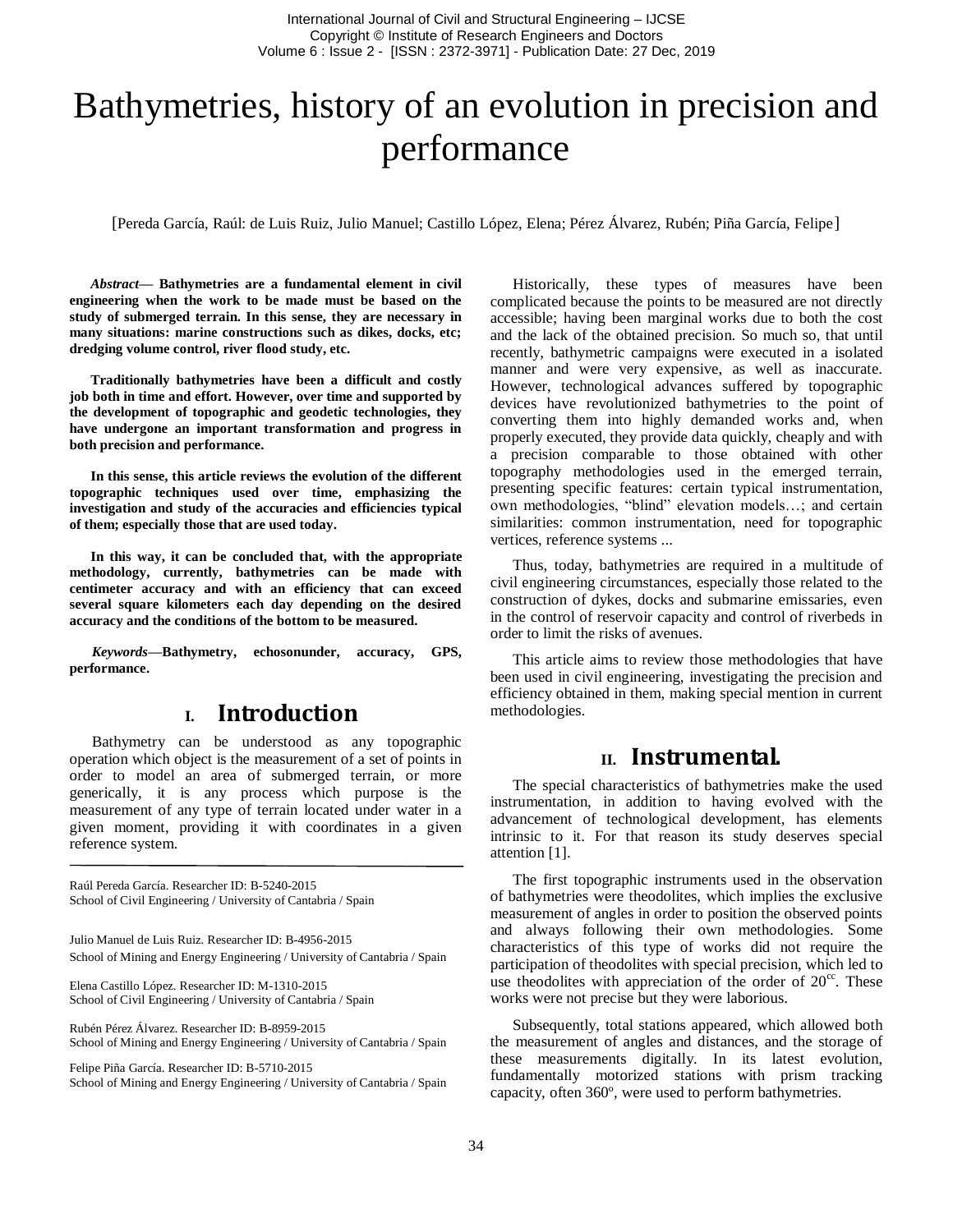International Journal of Civil and Structural Engineering – IJCSE Copyright © Institute of Research Engineers and Doctors Volume 6 : Issue 2 - [ISSN : 2372-3971] - Publication Date: 27 Dec, 2019



Figure 1. Total Station and total reflection prism. Source Leica and Timble.

Total stations have now been replaced by GPS receivers. In fact, its appearance has meant a significant improvement in both performance and precision. In general, double frequency GPS receivers operating in RTK mode are used for the observation of bathymetries.

But the most important element of bathymetries might be echo sounders, being an exclusive device of these sort of works. The first operative echo sounder appeared in 1919, created by the German physicist Alexander Behm. But it is with the Second World War and with the development of electronics when this type of apparatus underwent a great technological development until its application in the measurement of bathymetries.

The operating principle of an echo sounder is simple: a certain wave pulse is emitted at a solid angle, at one or several frequencies, towards the bottom and the received echo is processed. By measuring the time elapsed from the emission to the reception it is possible to calculate, knowing the pulse speed in water, the depth existing at that time. Working frequencies can vary from 15 kHz to 250 kHz.

The classification of the echo sounders can be carried out based on several factors, possibly being the most descriptive the following:

- Mono-beam echo sounders: they only emit a wavelength beam at a certain solid angle, between 4º and 25º, obtaining a depth reading per pulse.
- Multi-transducer echo sounders: They constitute the union of several transducer, having become obsolete.
- Multi-beam echo sounders [8]: They are mainly characterized by being able to measure different directions from the vertical, have different transducers for the transmission and reception of sound pulses and operate at frequencies ranging from 12 kHz to 455 kHz. They are widely used today. The usual echo sounders have a single transducer whose pulses are transmitted perpendicular to the path; and a transducer for the reception of the echo equipped with multiple beams (or multiple transducers) that receive the signal according to the direction of the ship's trajectory.



Figure 2. Echosounder mono-beam and multibeam.

- Interferometric echo sounders: Like multi-beam echo sounders, they are capable of obtaining depths according to measurement angles different from the vertical. However, unlike these, they not only measure the travel time of the pulses, but also interferometric measurements are made, hence their name. They are simpler and cheaper than multi-beam echo sounders but less accurate.
- Side scan echo sounders. They are echo sounders designed to obtain precise but few measures, being used especially for the detection of small objects. They have a single transducer that acts as both the emitter of the sound pulses and the receiver, as well as the mono-beam echo sounders. They use high frequencies in order to reduce the width of the signals, which makes the usual measuring range less than 200 meters.

The working depths of the echo sounders, in any case can exceed several hundred meters.

## **III. Methodologies.**

The different bathymetric methodologies have evolved together with the instrumentation which has been used. In this sense, its classification can be carried out according to these that do not use topographic supports and these that do, which, in turn, will depend on the used instruments.

On the other hand, another classification can be distinguished according to the way of measuring the depth.

This article focuses on the first case, studying and classifying bathymetries according to the method which has been used for positioning, with the consequent variations in depth measurement.

## *A. Bathymetries based on direct measurements.*

These first bathymetric techniques can be considered to be these performed without resorting to the help of any topographic apparatus, being normally these of lesser precision. Different typologies can be distinguished depending on the way that depth is measured:

 Measurement with lead: The measurements are made from profile heads previously arranged on the ground, in such a way that the profiles are sufficiently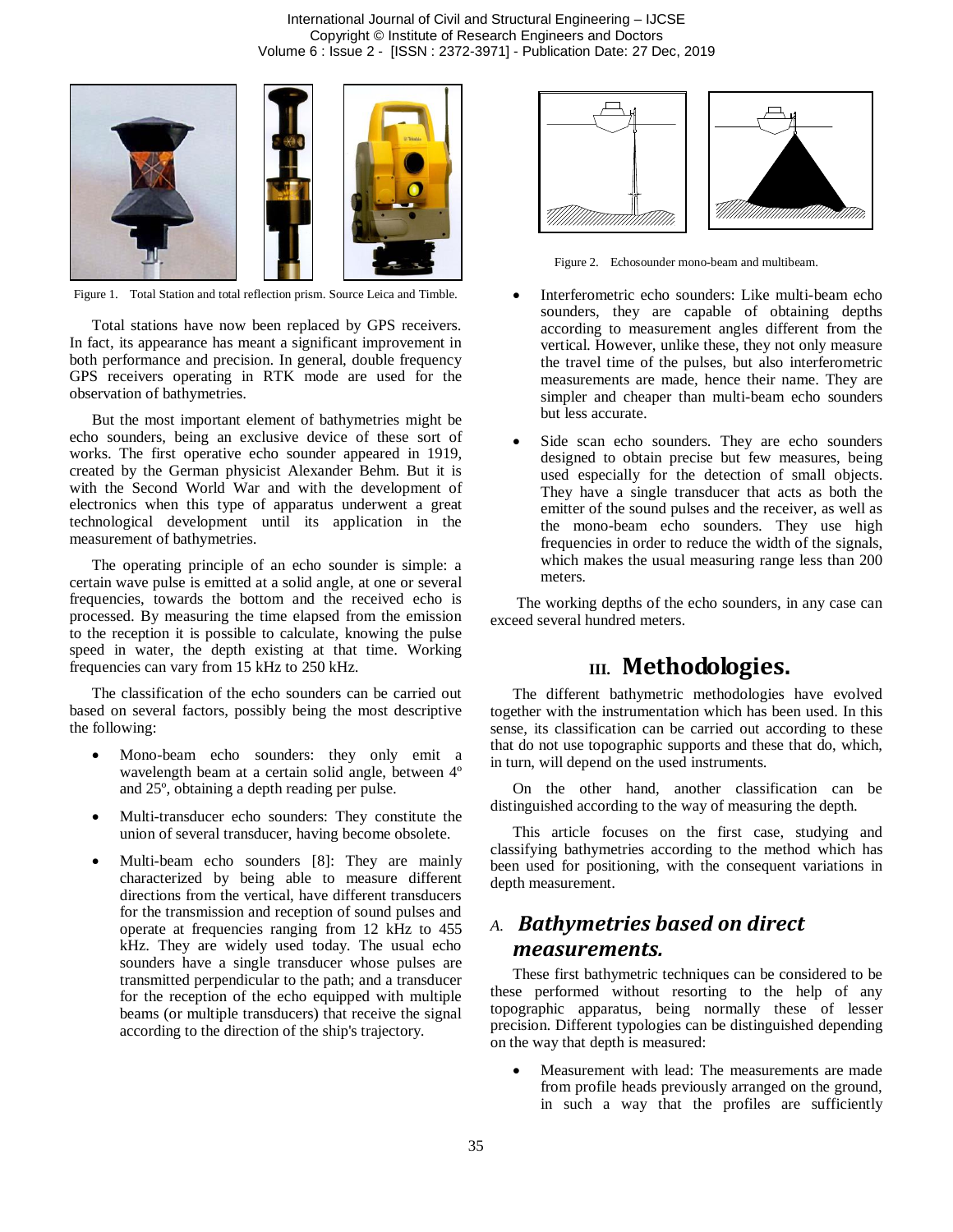representative, placed in esteem or by topographic techniques. In them a slider is attached, a rope graduated by indications which indicate the distance, in this case, to the head of the profile.

 Use of echo sounder: This is a case similar to the previous one, differing in that the depth was measured by first generation echo sounders, which had paper registration.

## *B. Bathymetries based on measurements made with theodolite.*

The position of the element from which the depth was measured was determined by bisection. As in the previous case, the following cases derived from the depth measurement methodology can be distinguished, being the first two similar to these already exposed:

- Measurement with lead.
- Measurement with echo sounder.
- Measurement with surveying rod or similar: this type of bathymetries, as well as these which use total station, has been used for small depths (up to 20 meters depending on the case. For this purpose the aiming element is made integral with a structure, which can be self-propelled, which moves through the area to be measured, usually beaches, including sledges and the so-called Crab.



Figure 3. Sled and Crab.

## *C. Bathymetries based on measurements with total station.*

The bathymetries executed in this way, are characterized by the use of total topographic stations, and therefore the points are defined measuring angles and distances. In this sense, the coordinates of a prism or set of prisms are calculated measuring the necessary observables, from a single device. In order to obtain the position of the corresponding submerged point, it is sufficient to add the measured depth value to the Z coordinate. This can be defined in different ways, giving rise, like the previous cases, to several bathymetric methodologies:

- Measurement with lead: In this case its use has been normally restricted to small rivers that due to its flow rate did not allow another measurement system.
- Measurement with surveying rod or similar: As it has been explained, structures have been used, and are still in use, to carry the prism. The position of the points, which are usually located on beaches, is determined by trigonometric levelling.
- Measurement with digital echo sounder: Once the technology advanced sufficiently, echo sounders with digital depth recording began to be used. In this way, and following several methodologies, the depth measurement that corresponds to the observation from the total station is sought, either by recording the time or with a motorized station. This type of methodology is called polar bathymetry.

#### *D. Bathymetries with GPS.*

Conceptually they are similar to these previously exposed, except that the "positioner" system is GPS and the depth is obtained from means of a modern echo sounder and digital record. The process of carrying out bathymetries is, at present, practically automatic, being able to take data continuously and emerging new unknowns in the measurements performed.



Figure 4. Bathymetry with GPS.

These methodologies are, today, the most common when it is necessary this kind of work in civil engineering. The different varieties that can be found are defined from the echo sounders which is used. All of them are based on time synchronization between the GPS and the echo sounder measurement.

## **IV. Accuracy and performance.**

Bathymetries have certain peculiarities which make the study of their accuracy and their performance very variable. External aspects such as waves and other features of this type of work, such as the nature of the measured background, the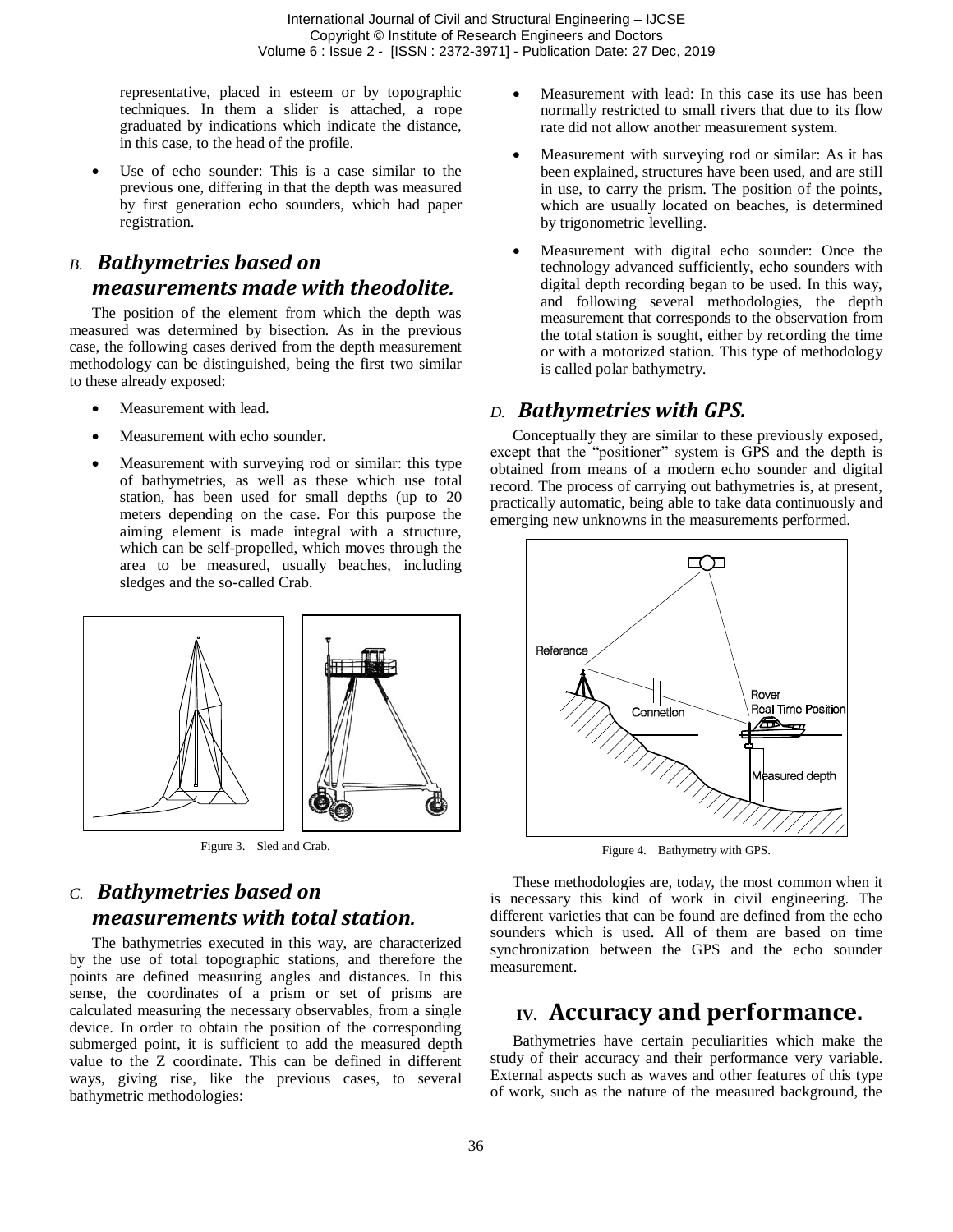error in time synchronization, etc. make both, precision and performance, have this characteristic of variability [5].

This article will only study these aspects derived from the bathymetry measurement, omitting those related to other aspects such as modeling errors, representation, etc.[2]

## *A. Bathymetries based on direct measurements.*

The precision that it is possible to obtain is, in any case, quite poor and will depend on many factors: state of the surface of the water (waves), currents, quality of the slide and lead, etc. A typical quantification could be defined in the following values: Planimetric error 2 meters, altimetric error: 1meter. Although, in both cases they could be greater depending to a large extent on the conditions previously stated.

It is noteworthy that the made errors will be significantly smaller in the vicinity of the head of the profile, being able to rocket with respect to planimetric positions when a measurement is taken away from it, and especially with unfavorable conditions of wind and waves, so observations remote from the coast line have never been advisable.

The performance is also a few points per hour, depending largely on the distance between them in the profile. In addition, there is a large number of down times, understanding as such these occupied in the change of profile, movement of the boat, etc.

## *B. Bathymetries based on measurements made with theodolite.*

The accuracy, in this case, compared to the case described above, is significantly better, especially in the planimetric positioning of the point to be measured. However, a fundamental factor is the difference between the point which has been referenced with theodolites and the place where the depth measurement is performed. The immediate consequence is that the tolerances will depend on the type of existing bottom, in any case some indicative values might be: 1 meter in planimetric error, up to 1 meter in altimetric error depending on the bottom. It should be borne in mind that these error ceilings are also strongly influenced by the conditions of the measurement: waves, lead quality, currents, wind, etc.

The performance is also a few points per hour, depending largely on external factors such as waves and wind that can make it difficult to position the boat, etc. In addition, the "down times" between measures are significant, which makes the bathymetries observed in this way laborious and long.

## *C. Bathymetries based on measurements with total station.*

The precision which is obtained in the bathymetric work can be established according to the planimetry and altimetry separately.

The first one depends primarily on radiation. The altimetric precision depends largely on the situation of the lead, since this is really the place where the depth is determined, and not on the vertical of the aiming element. Therefore, the uncertainty depends on the underwater topography in the sense that for substantially uniform bottoms this will be less than for irregular, rocky and large uneven bottoms.

It is possible to carry out the opposite development, that is, for the point at which the depth is determined with the lead's own precision (dependent, in turn, on its appreciation, modulus of elasticity, inclination, etc.), determine the planimetric precision that will be the composition of the uncertainty of radiation and the relative situation between the lead and the prism. In this case the correct verticality of the depth measurement is critical.

This given peculiarities, of each bathymetry, makes difficult to define standard values for uncertainty. However, a ceiling that should never be reached could be: altimeter accuracy of 1 meter and 0.5 meters of planimetric uncertainty.

The performance of this bathymetries is penalized by the form of depth measurement which, many times, is slow and not very accurate.

Externa factors such as depth, currents, wind, etc. can slow down depth measurements with what the performance can become, as indicative values, from about 10 points / hour to 5 points / hour.

An exception to this is when an echo sounder is used, especially if it is digital. In this case, the performance can be reach about 200 points per hour as an average value. Its variability will be produced by the distance between points to be measured and waves, mainly.

#### *D. Bathymetries with GPS.*

Precision bathymetries with GPS have a large number of error sources. Some of them are common with the methodologies already described, but others have not been previously studied since the maximum accuracy that could be achieved masked their effect.

As described, this article focuses exclusively on these that depend on the depth measurement itself. In this way, the depth measurement is affected by a set of uncertainties and can be expressed as follows:

$$
P_v = P_m + \Delta rs + \Delta cs + \Delta co + \Delta mo + \Delta of \tag{1}
$$

Where:  $P_v$  is the real or true depth;  $P_m$  is the depth obtained in the echo sounder;  $\Delta$ rs is the uncertainty produced by system delays;  $\Delta$ cs is the uncertainty due to probe calibration;  $\Delta$ co is the uncertainty produced by the effect of the cone of waves and the terrain;  $\Delta$ mo is the uncertainty about the lack of verticality of the probe foot; and  $\Delta$ of includes the rest of the other factors that influence the value of the depth reading.

The term corresponding to the system delays reflects the time difference between the GPS measurement and the echo